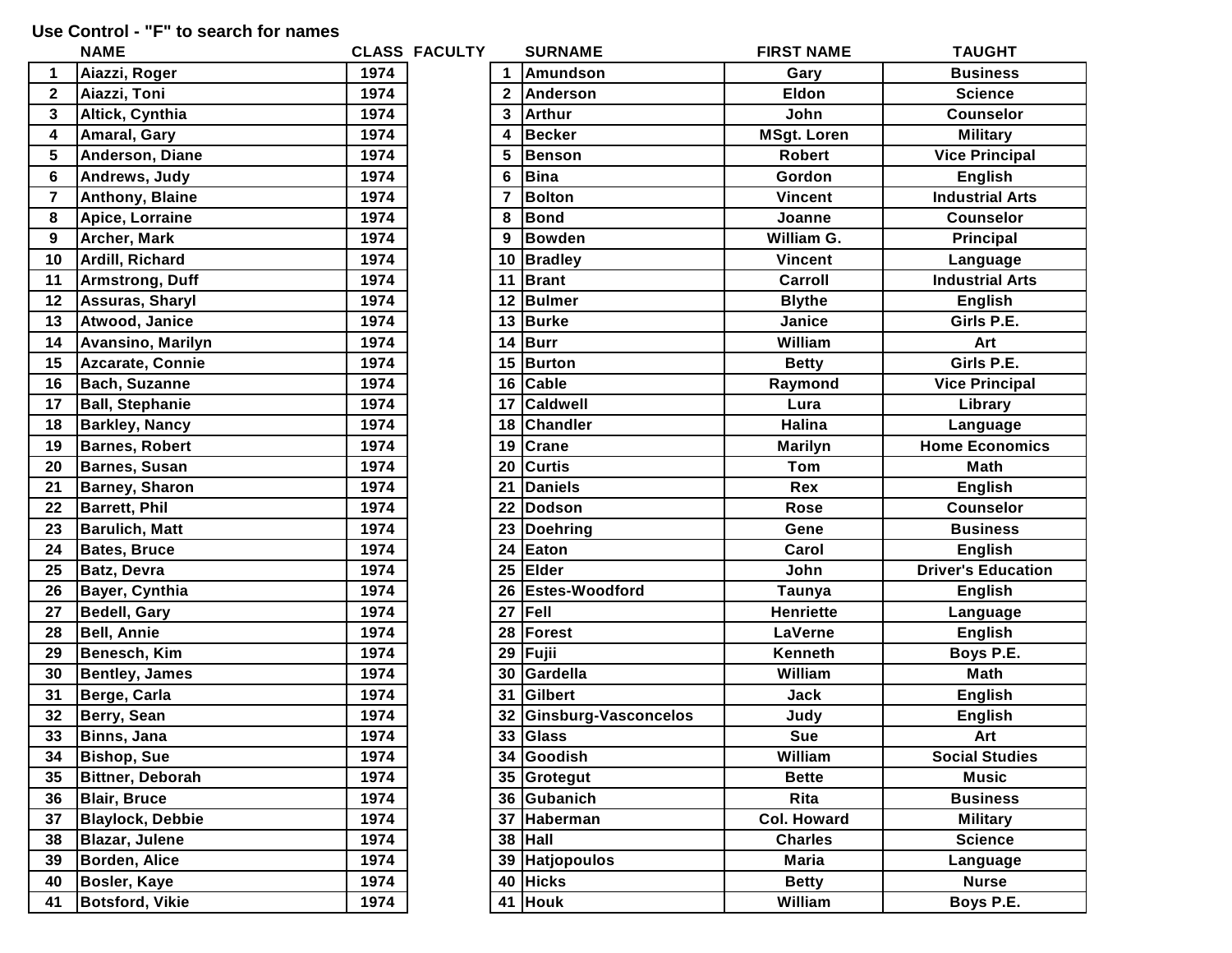| 42 | <b>Bowden, Corine</b>   | 1974 |
|----|-------------------------|------|
| 43 | <b>Bowers, Giselle</b>  | 1974 |
| 44 | <b>Boyer, Nanette</b>   | 1974 |
| 45 | <b>Brackett, Lisa</b>   | 1974 |
| 46 | <b>Bradshaw, Noelle</b> | 1974 |
| 47 | <b>Brecke, Cathy</b>    | 1974 |
| 48 | <b>Bressler, Anne</b>   | 1974 |
| 49 | <b>Briggs, Ross</b>     | 1974 |
| 50 | <b>Broadhead, Barry</b> | 1974 |
| 51 | <b>Broadhead, Bruce</b> | 1974 |
| 52 | <b>Broderick, Evert</b> | 1974 |
| 53 | <b>Brown, Condy</b>     | 1974 |
| 54 | Brown, Lora             | 1974 |
| 55 | <b>Brown, Marie</b>     | 1974 |
| 56 | Brown, Ted              | 1974 |
| 57 | Brown, Tori             | 1974 |
| 58 | <b>Brundage, David</b>  | 1974 |
| 59 | <b>Brundage, Pam</b>    | 1974 |
| 60 | <b>Buchanan, Craig</b>  | 1974 |
| 61 | <b>Buckley, Bonnie</b>  | 1974 |
| 62 | <b>Bussone, Madonna</b> | 1974 |
| 63 | <b>Butloph, Kirk</b>    | 1974 |
| 64 | <b>Byers, Mark</b>      | 1974 |
| 65 | Cain, Phillip           | 1974 |
| 66 | <b>Campbell, Debbie</b> | 1974 |
| 67 | Capitain, Teena         | 1974 |
| 68 | Carter, Gary            | 1974 |
| 69 | Cassinelli, Kevin       | 1974 |
| 70 | <b>Castle, Sherry</b>   | 1974 |
| 71 | Caulk, Diana            | 1974 |
| 72 | Cimino, Anthony         | 1974 |
| 73 | Cinningham, Dennis      | 1974 |
| 74 | <b>Clark, Tyrone</b>    | 1974 |
| 75 | Cline, Nancy            | 1974 |
| 76 | Cole, Jerry             | 1974 |
| 77 | Cole, Jim               | 1974 |
| 78 | Coleman, Mark           | 1974 |
| 79 | Coli, Joe               | 1974 |
| 80 | Conigliaro, Fran        | 1974 |
| 81 | Conton, Dee             | 1974 |
| 82 | Cooke, John             | 1974 |
| 83 | Cooke, Theresa          | 1974 |
| 84 | Cooper, Donna           | 1974 |
| 85 | Cowan, Ken              | 1974 |

| 42 | <b>Bowden, Corine</b>     | 1974 |    | 42 Howell      | Kathryn               | <b>Business</b>           |
|----|---------------------------|------|----|----------------|-----------------------|---------------------------|
| 43 | <b>Bowers, Giselle</b>    | 1974 |    | 43 Howton      | William               | <b>Dean of Students</b>   |
| 44 | <b>Boyer, Nanette</b>     | 1974 |    | 44 Irvine      | <b>Michael</b>        | Library                   |
| 45 | <b>Brackett, Lisa</b>     | 1974 | 45 | Johnson        | <b>M. Sgt Charles</b> | <b>Military</b>           |
| 46 | <b>Bradshaw, Noelle</b>   | 1974 |    | 46 Johnson     | Kenneth               | <b>Industrial Arts</b>    |
| 47 | <b>Brecke, Cathy</b>      | 1974 |    | 47 Jones       | Karel                 | Girls P.E.                |
| 48 | <b>Bressler, Anne</b>     | 1974 |    | 48   Kalmeyer  | <b>Dorothy</b>        | Girls P.E.                |
| 49 | <b>Briggs, Ross</b>       | 1974 | 49 | Kilrain        | Pamela                | Art                       |
| 50 | <b>Broadhead, Barry</b>   | 1974 | 50 | King           | Wint                  | <b>Business</b>           |
| 51 | <b>Broadhead, Bruce</b>   | 1974 |    | 51 Krall       | Gerald                | <b>Industrial Arts</b>    |
| 52 | <b>Broderick, Evert</b>   | 1974 |    | 52   Lambert   | <b>Jerry</b>          | <b>English</b>            |
| 53 | <b>Brown, Condy</b>       | 1974 | 53 | Lee            | <b>Camille</b>        | <b>English</b>            |
| 54 | Brown, Lora               | 1974 |    | 54 Legg        | <b>Ron</b>            | <b>Music</b>              |
| 55 | <b>Brown, Marie</b>       | 1974 |    | 55   Lindquist | Roy                   | Language                  |
| 56 | <b>Brown, Ted</b>         | 1974 |    | 56 Longobardo  | Leo                   | <b>Driver's Education</b> |
| 57 | <b>Brown, Tori</b>        | 1974 |    | 57 Mabry       | Claude                | <b>Science</b>            |
| 58 | <b>Brundage, David</b>    | 1974 | 58 | Marsh          | <b>Phinnie</b>        | Boys P.E.                 |
| 59 | Brundage, Pam             | 1974 | 59 | Martin         | John                  | <b>Science</b>            |
| 60 | Buchanan, Craig           | 1974 |    | 60 Mayeroff    | John                  | <b>Social Studies</b>     |
| 61 | <b>Buckley, Bonnie</b>    | 1974 |    | 61 McComas     | Hazel                 | Art                       |
| 62 | <b>Bussone, Madonna</b>   | 1974 |    | 62 Means       | Roger                 | <b>Industrial Arts</b>    |
| 63 | <b>Butloph, Kirk</b>      | 1974 | 63 | <b>Meyers</b>  | Marge                 | <b>Business</b>           |
| 64 | <b>Byers, Mark</b>        | 1974 |    | 64 Miller      | <b>Frederick</b>      | <b>Social Studies</b>     |
| 65 | Cain, Phillip             | 1974 |    | 65 Miller      | <b>MSgt. Billy</b>    | <b>Military</b>           |
| 66 | <b>Campbell, Debbie</b>   | 1974 |    | 66 Moore       | Jacqueline            | <b>English</b>            |
| 67 | Capitain, Teena           | 1974 | 67 | Morlang        | William               | <b>Industrial Arts</b>    |
| 68 | <b>Carter, Gary</b>       | 1974 | 68 | Morrison       | Jim                   | <b>Social Studies</b>     |
| 69 | <b>Cassinelli, Kevin</b>  | 1974 |    | 69 Mortara     | Gene                  | <b>Science</b>            |
| 70 | <b>Castle, Sherry</b>     | 1974 |    | 70 Murphy      | Dr. Millard           | <b>Counselor</b>          |
| 71 | Caulk, Diana              | 1974 | 71 | Muth           | <b>Margaret</b>       | <b>English</b>            |
| 72 | Cimino, Anthony           | 1974 | 72 | Neal           | Jack{John}            | <b>Music</b>              |
| 73 | <b>Cinningham, Dennis</b> | 1974 | 73 | <b>Ochs</b>    | George                | <b>Science</b>            |
| 74 | <b>Clark, Tyrone</b>      | 1974 |    | 74 Olson       | <b>Betty</b>          | <b>Math</b>               |
| 75 | <b>Cline, Nancy</b>       | 1974 |    | 75 Olson       | Axel                  | <b>Math</b>               |
| 76 | Cole, Jerry               | 1974 |    | 76 Owens       | Tom                   | <b>Social Studies</b>     |
| 77 | Cole, Jim                 | 1974 | 77 | Parker         | Ida                   | Language                  |
| 78 | Coleman, Mark             | 1974 |    | 78 Picollo     | Marvin E.             | Superintendent            |
| 79 | Coli, Joe                 | 1974 | 79 | Purington      | Jean                  | <b>English</b>            |
| 80 | Conigliaro, Fran          | 1974 |    | 80 Reinert     | Wilma                 | <b>Business</b>           |
| 81 | <b>Conton, Dee</b>        | 1974 |    | 81 Robards     | Clyde                 | Boys P.E.                 |
| 82 | Cooke, John               | 1974 |    | 82 Rosaschi    | Andrew                | <b>Vice Principal</b>     |
| 83 | Cooke, Theresa            | 1974 |    | $83$ Ruiz      | <b>Doris</b>          | <b>Home Economics</b>     |
| 84 | Cooper, Donna             | 1974 |    | 84 Ryan        | <b>Thomas</b>         | <b>Athletic Director</b>  |
| 85 | Cowan, Ken                | 1974 |    | 85 Ryan        | <b>Margarita</b>      | Language                  |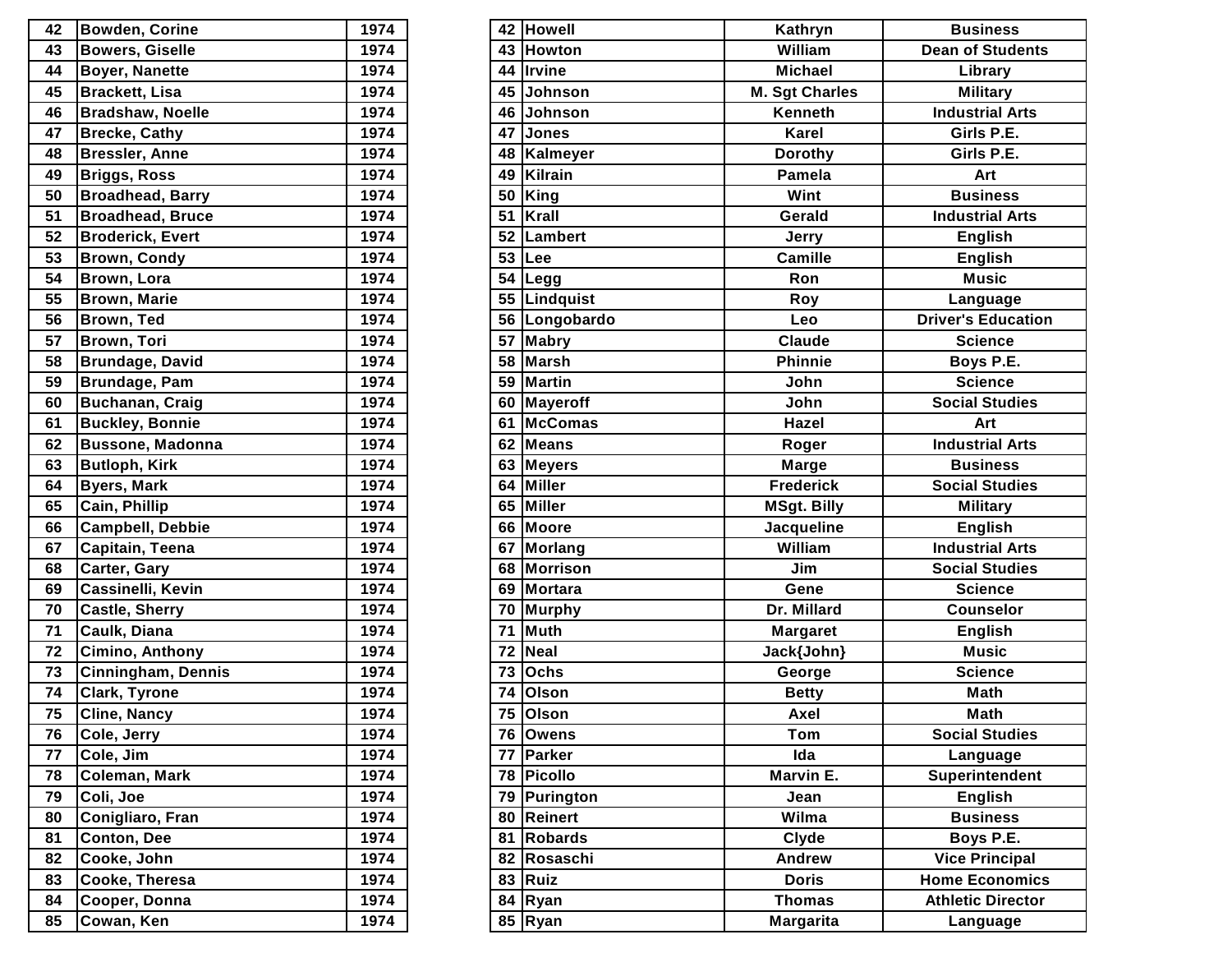| 86  | <b>Crawford, Gary</b>       | 1974 |
|-----|-----------------------------|------|
| 87  | <b>Crooks, Tony</b>         | 1974 |
| 88  | Culp, Marti                 | 1974 |
| 89  | Daily, Heather              | 1974 |
| 90  | Dale, Leslie                | 1974 |
| 91  | de Beixedon, Demaris        | 1974 |
| 92  | de Renzy, Ed                | 1974 |
| 93  | Dean White, Dede (Margo)    | 1974 |
| 94  | Deck, Theresa               | 1974 |
| 95  | Delameter, David            | 1974 |
| 96  | DeLauer, Diane              | 1974 |
| 97  | Delia, Robert               | 1974 |
| 98  | DeRicco, Jim                | 1974 |
| 99  | Dichiara, Rosanne           | 1974 |
| 100 | Dickens, Charles            | 1974 |
| 101 | Dolan, Kelly                | 1974 |
| 102 | Donohoe, Rob                | 1974 |
| 103 | Downing, Maureen            | 1974 |
| 104 | Drackulich, Gene            | 1974 |
| 105 | Draeger, Mike               | 1974 |
| 106 | Dubuc, Donna                | 1974 |
| 107 | Duhon, Gary                 | 1974 |
| 108 | <b>Dunseath, Billie</b>     | 1974 |
| 109 | Durham, Kevin               | 1974 |
| 110 | Eakes, Dana                 | 1974 |
| 111 | Easton, Barbara             | 1974 |
| 112 | Edgar, Rochelle             | 1974 |
| 113 | Elde, Jan                   | 1974 |
| 114 | <b>Ellett, Celeste</b>      | 1974 |
| 115 | <b>Emerson, George</b>      | 1974 |
| 116 | <b>Erreguible, Therese</b>  | 1974 |
| 117 | Erwin, Debbie               | 1974 |
| 118 | Evanson, Priscilla          | 1974 |
| 119 | Eve, Craig                  | 1974 |
| 120 | Fisher, Janet               | 1974 |
| 121 | Fitzgerald, Cheryl          | 1974 |
| 122 | <b>Fitzgerald, Michelle</b> | 1974 |
| 123 | Foster, Johanna             | 1974 |
| 124 | Foster, Nancy               | 1974 |
| 125 | Frankovich, Cindy           | 1974 |
| 126 | Frederickson, Pauline       | 1974 |
| 127 | Freeman, Laurie             | 1974 |
| 128 | Frenzel, Allen              | 1974 |
| 129 | Frow, Mathew                | 1974 |

| 86  | <b>Crawford, Gary</b>    | 1974 |    | 86 Ryerse     | <b>Charles</b>  | Math                  |
|-----|--------------------------|------|----|---------------|-----------------|-----------------------|
| 87  | <b>Crooks, Tony</b>      | 1974 |    | 87 Scattini   | Gene            | Boys P.E.             |
| 88  | Culp, Marti              | 1974 |    | 88 Schroeder  | <b>Florence</b> | <b>English</b>        |
| 89  | Daily, Heather           | 1974 |    | 89 Shields    | Mel             | <b>English</b>        |
| 90  | Dale, Leslie             | 1974 |    | 90 Simonian   | Simon           | <b>Science</b>        |
| 91  | de Beixedon, Demaris     | 1974 |    | 91 Smith      | Ann             | <b>Counselor</b>      |
| 92  | de Renzy, Ed             | 1974 |    | 92 Stephenson | Rosemary        | <b>Home Economics</b> |
| 93  | Dean White, Dede (Margo) | 1974 |    | 93 Stevenson  | Carol           | Girls P.E.            |
| 94  | Deck, Theresa            | 1974 |    | 94 Streng     | George          | <b>Social Studies</b> |
| 95  | Delameter, David         | 1974 |    | 95 Sullivan   | Gary            | <b>Social Studies</b> |
| 96  | DeLauer, Diane           | 1974 |    | 96 Sullivan   | Mary            | <b>English</b>        |
| 97  | Delia, Robert            | 1974 |    | 97 Sullivan   | <b>Charlene</b> | <b>English</b>        |
| 98  | DeRicco, Jim             | 1974 | 98 | Ternan        | <b>Philip</b>   | <b>Science</b>        |
| 99  | Dichiara, Rosanne        | 1974 |    | 99 Trout      | Lloyd           | <b>Social Studies</b> |
| 100 | Dickens, Charles         | 1974 |    | 100 Tucker    | Leola           | <b>Business</b>       |
| 101 | Dolan, Kelly             | 1974 |    | 101 Walker    | <b>Harry</b>    | <b>English</b>        |
| 102 | Donohoe, Rob             | 1974 |    | 102 Warren    | Roger           | <b>Social Studies</b> |
|     | 103 Downing, Maureen     | 1974 |    | 103 Welch     | <b>Barbara</b>  | <b>English</b>        |
|     | 104   Drackulich, Gene   | 1974 |    | 104 Werry     | <b>Florence</b> | <b>Counselor</b>      |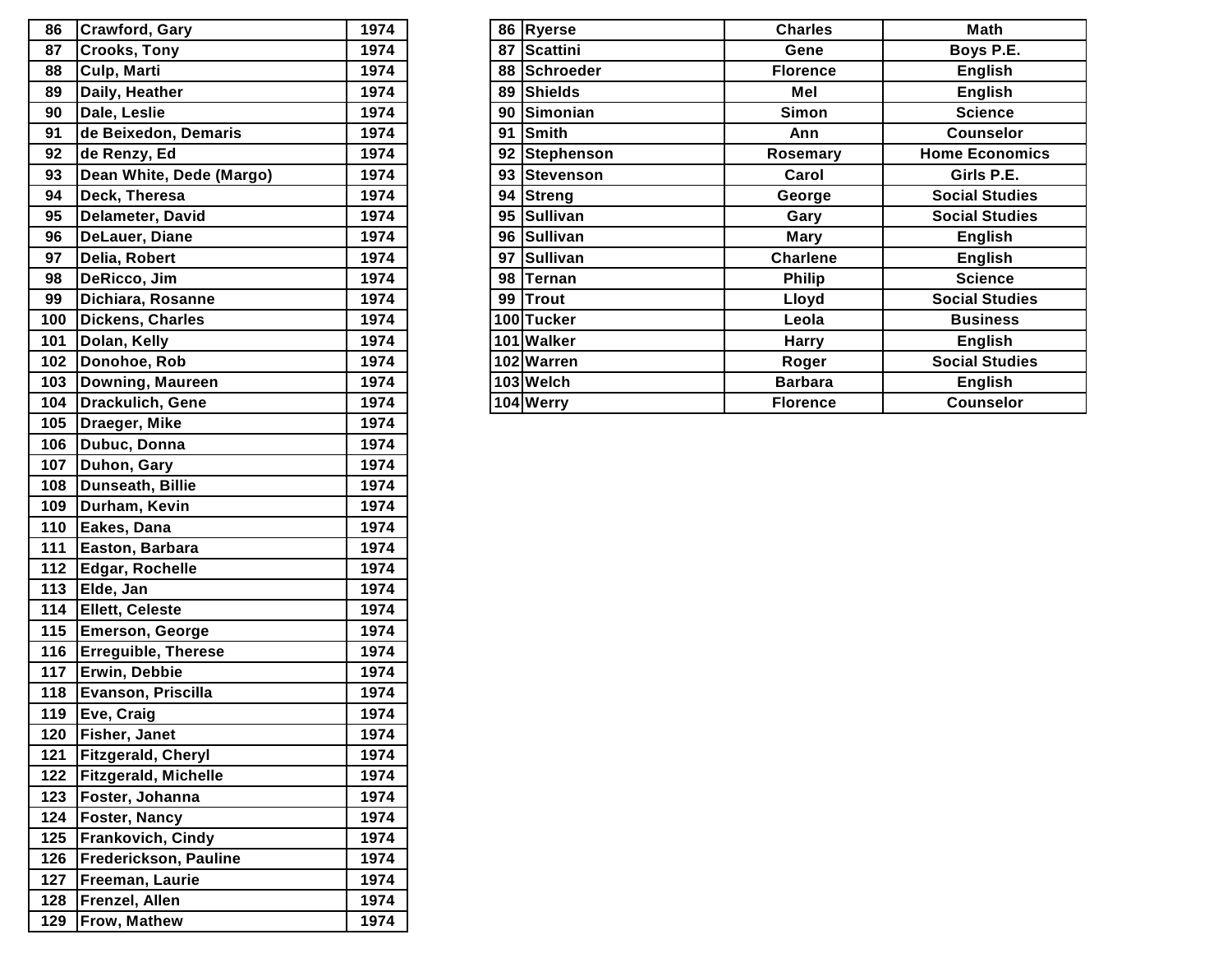| 130 | <b>Fusco, Lewis</b>     | 1974 |
|-----|-------------------------|------|
| 131 | Galloway, Tracy         | 1974 |
| 132 | Gardella, Nancy         | 1974 |
| 133 | Gavica, Wayne           | 1974 |
| 134 | Gerbatz, Dan            | 1974 |
| 135 | Geyer, Willie           | 1974 |
| 136 | Ghisletta, Alan         | 1974 |
| 137 | Gilliam, Pan            | 1974 |
| 138 | Gloster, Vance          | 1974 |
| 139 | Gonfiantini, Glen       | 1974 |
| 140 | <b>Gonsalves, Cindy</b> | 1974 |
| 141 | Gordon, Dan             | 1974 |
| 142 | Gorham, Kim             | 1974 |
| 143 | Goss, Catherine         | 1974 |
| 144 | Graham, Jay             | 1974 |
| 145 | Greco, Tamara           | 1974 |
| 146 | Green, Pamela           | 1974 |
| 147 | <b>Gregorio, Thomas</b> | 1974 |
| 148 | Griswold, Steve         | 1974 |
| 149 | Gruber, Diana           | 1974 |
| 150 | Grubic, Dan             | 1974 |
| 151 | Hackulich, Carol        | 1974 |
| 152 | <b>Hadlock, Nancy</b>   | 1974 |
| 153 | Hageman, Nanette        | 1974 |
| 154 | Hambrick, Joyce         | 1974 |
| 155 | Hansen, Mary            | 1974 |
| 156 | Hare, Brenda            | 1974 |
| 157 | Harris, Fred            | 1974 |
| 158 | Harris, Randy           | 1974 |
| 159 | <b>Hawkins, Betty</b>   | 1974 |
| 160 | Hawkins, Mary Sue       | 1974 |
| 161 | Hawkins, Walt           | 1974 |
| 162 | Heady, Janis            | 1974 |
| 163 | Heidrich, Jon           | 1974 |
| 164 | Hemenway, Tom           | 1974 |
| 165 | Henderson, Damon        | 1974 |
| 166 | Henderson, Greg         | 1974 |
| 167 | Henderson, Kathleen     | 1974 |
| 168 | Herbel, Frederique      | 1974 |
| 169 | Herman, Scott           | 1974 |
| 170 | Herz, Jeanette          | 1974 |
| 171 | <b>Hewitt, Nancy</b>    | 1974 |
| 172 | Hibbs, Ted              | 1974 |
| 173 | Hill, Stephen           | 1974 |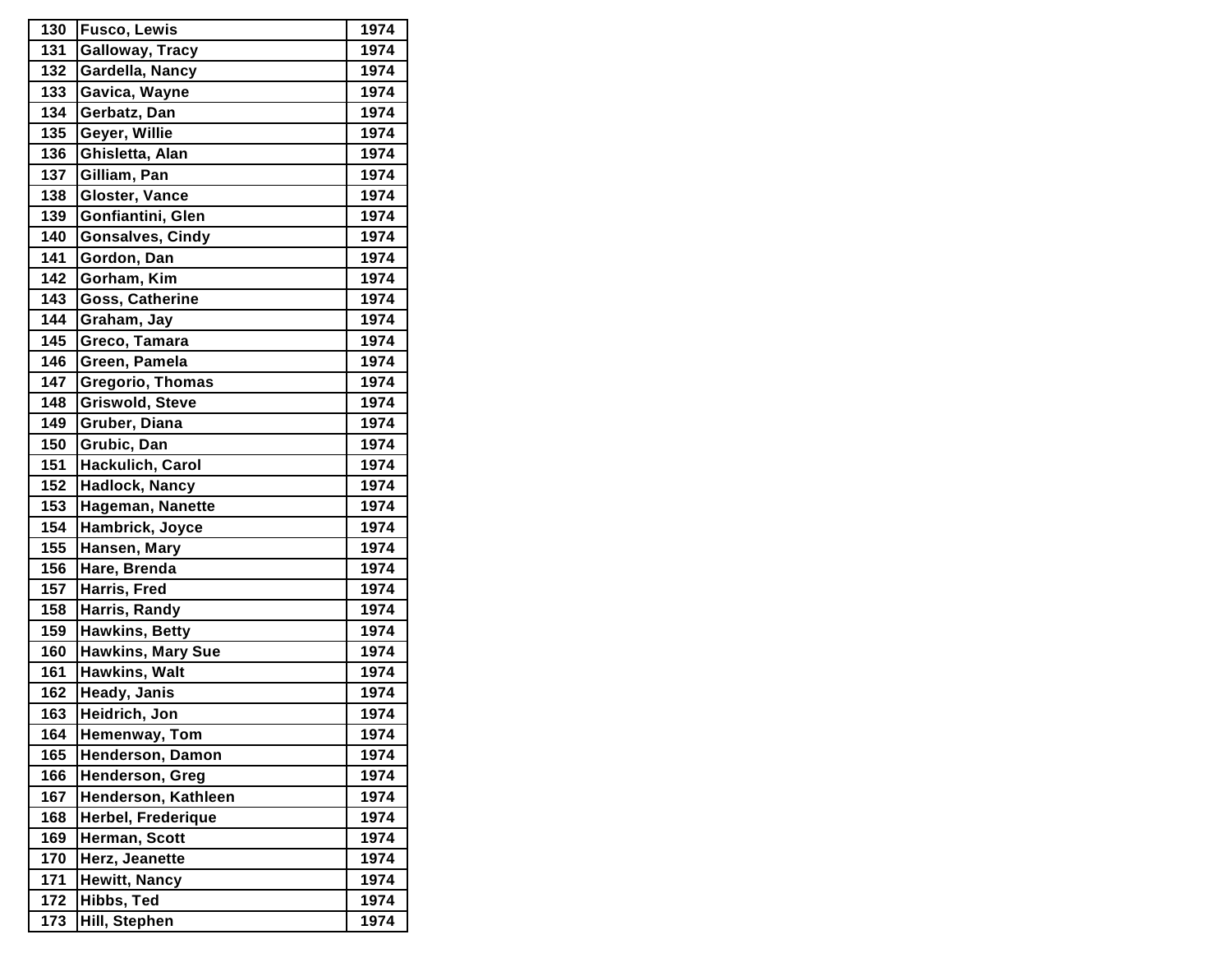| 174 | <b>Hinckley, Art</b>     | 1974 |
|-----|--------------------------|------|
| 175 | Hix, Scott               | 1974 |
| 176 | Hockett, Jann            | 1974 |
| 177 | Hoffman, Helga           | 1974 |
| 178 | Holderman, Mark          | 1974 |
| 179 | Hollcroft, Linda         | 1974 |
| 180 | Holt, Bill               | 1974 |
| 181 | Holt, Jack               | 1974 |
| 182 | Horsley, Paul            | 1974 |
| 183 | Howard, Cynthia          | 1974 |
| 184 | Howton, David            | 1974 |
| 185 | Hueftle, Mark            | 1974 |
| 186 | Humphreys, Sherri        | 1974 |
| 187 | Hunter, Roger            | 1974 |
| 188 | Hutchinson, Kim          | 1974 |
| 189 | <b>Hutchinson, Sandy</b> | 1974 |
| 190 | Ingraham, Glenn          | 1974 |
| 191 | loset, Jorganne          | 1974 |
| 192 | Jackson, Dave            | 1974 |
| 193 | Jaeger, Margit           | 1974 |
| 194 | Jahnke, Robin            | 1974 |
| 195 | James, Rick              | 1974 |
| 196 | Jamieson, Roseann        | 1974 |
| 197 | Janke, Carol             | 1974 |
| 198 | Janke, Cheryl            | 1974 |
| 199 | Jansen, Edward           | 1974 |
| 200 | Jasper, Jon              | 1974 |
| 201 | Jenson, Craig            | 1974 |
| 202 | Jobe, Gloria             | 1974 |
| 203 | Joelson, Geri            | 1974 |
| 204 | Johnson, Lorna           | 1974 |
| 205 | Johnson, Maxine          | 1974 |
| 206 | Jones, Cheryl            | 1974 |
| 207 | Jones, Dan               | 1974 |
| 208 | Jones, Jeff              | 1974 |
| 209 | Jones, Leslie            | 1974 |
| 210 | Kastelitz, Joe           | 1974 |
| 211 | Kearney, Ann             | 1974 |
| 212 | Kearney, Michael         | 1974 |
| 213 | Keeble, Gail             | 1974 |
| 214 | Kemp, Xenia              | 1974 |
| 215 | Kerr, Kevin              | 1974 |
| 216 | Kessler, Michelle        | 1974 |
| 217 | Kiley, Mike              | 1974 |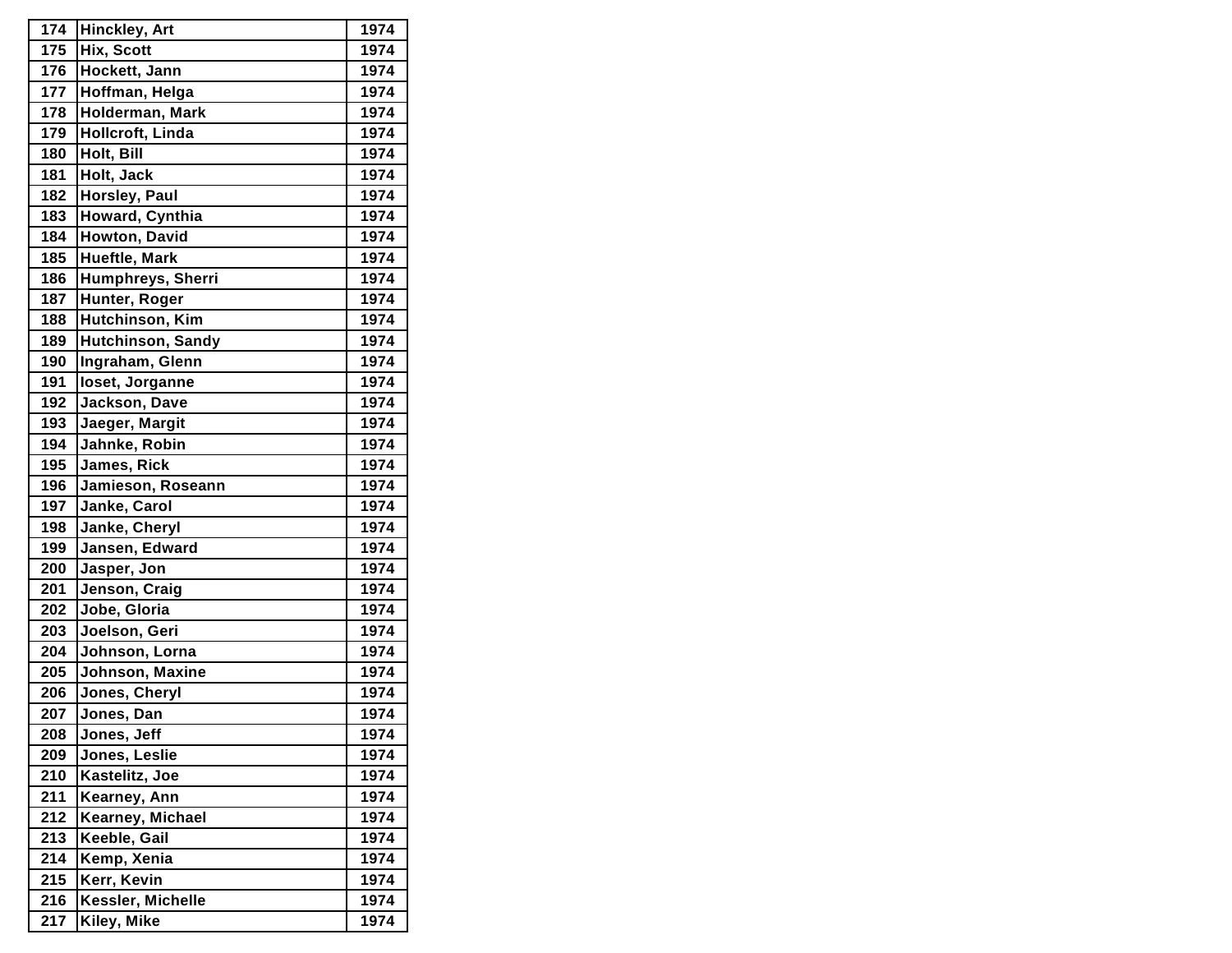| 218 | King, Bob               | 1974 |
|-----|-------------------------|------|
| 219 | King, Brad              | 1974 |
| 220 | Klebenow, Susan         | 1974 |
| 221 | Klien, Gail Ellen       | 1974 |
| 222 | Klomp, Rick             | 1974 |
| 223 | Koehler, Bob            | 1974 |
| 224 | Krall, Sue              | 1974 |
| 225 | Kristie, Mike           | 1974 |
| 226 | Kunkle, Laura           | 1974 |
| 227 | Lanning, Doug           | 1974 |
| 228 | Lapp, Lisa              | 1974 |
| 229 | Larson, Lescon          | 1974 |
| 230 | LeBeau, Becky           | 1974 |
| 231 | Leggett, Les            | 1974 |
| 232 | LeGoy, Phil             | 1974 |
| 233 | Leiker, Lynn            | 1974 |
| 234 | Lepori, Gayle           | 1974 |
| 235 | Leuthold, Vance         | 1974 |
| 236 | LeVesque, Vance         | 1974 |
| 237 | Limko, Susie            | 1974 |
| 238 | Lindberg, Craig         | 1974 |
| 239 | Lindeman, Beth          | 1974 |
| 240 | Longballa, Luann        | 1974 |
| 241 | Longseth, Janet         | 1974 |
| 242 | Lorring, Paul           | 1974 |
| 243 | Lunt, Margaret          | 1974 |
| 244 | Luongo, Jami            | 1974 |
| 245 | Mack, Debbie            | 1974 |
| 246 | Mack, Sheila            | 1974 |
| 247 | <b>Mack, Shelly</b>     | 1974 |
| 248 | Maestretti, Joni        | 1974 |
| 249 | Mann, Steve             | 1974 |
| 250 | Marchbank, Fred         | 1974 |
| 251 | Martin, Kathy           | 1974 |
| 252 | Martinelli, Cheryl      | 1974 |
| 253 | <b>Mavis, Carol</b>     | 1974 |
| 254 | May, Mike               | 1974 |
| 255 | <b>McCarty, Molly</b>   | 1974 |
| 256 | McCaskill, John         | 1974 |
| 257 | <b>McConnell, Shawn</b> | 1974 |
| 258 | McCreary, Jon           | 1974 |
| 259 | <b>McCuiston, Ken</b>   | 1974 |
| 260 | <b>McDaniel, Karen</b>  | 1974 |
| 261 | <b>McElroy, Maureen</b> | 1974 |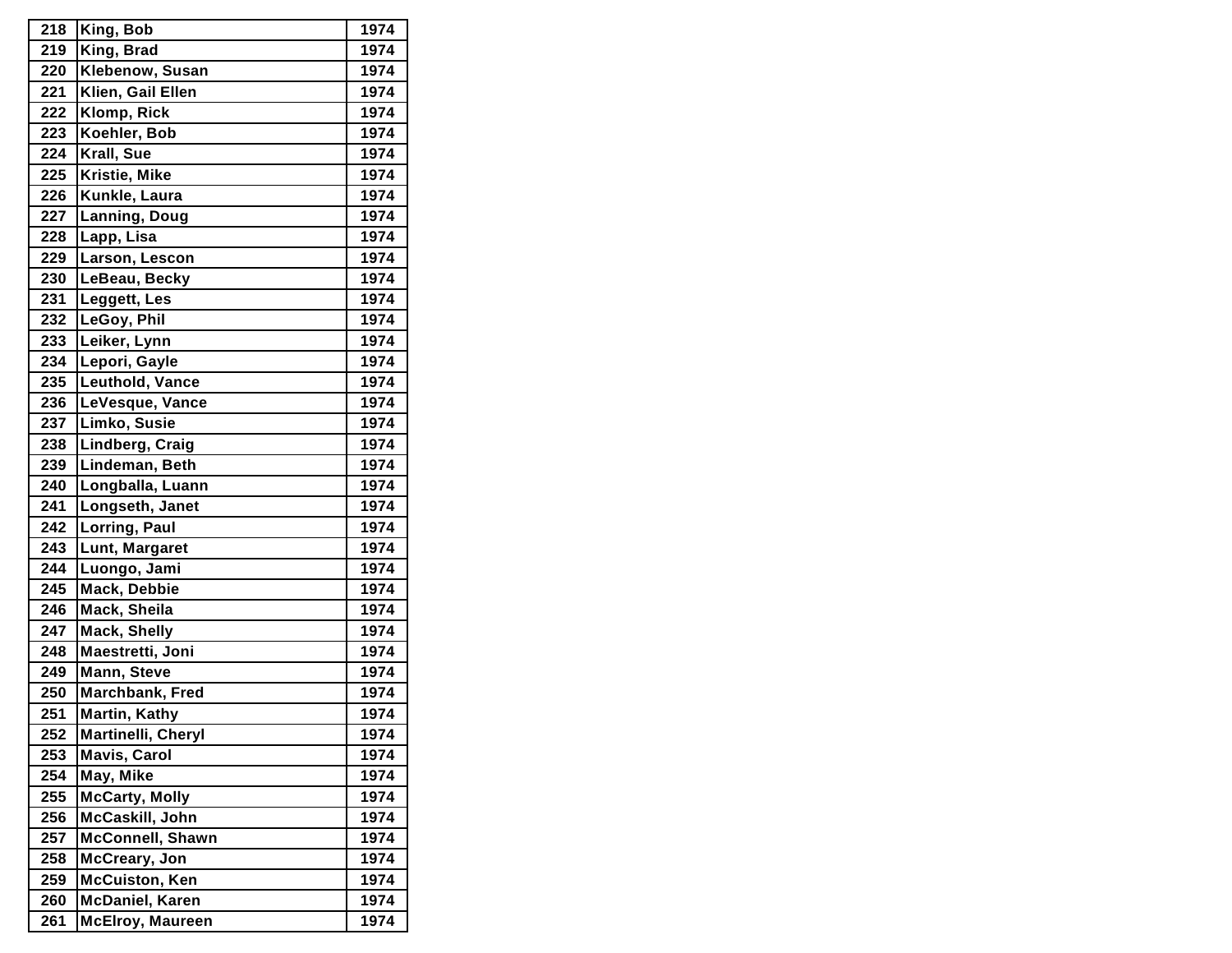| 262 | McEwen, Don              | 1974 |
|-----|--------------------------|------|
| 263 | <b>McIntosh, Gary</b>    | 1974 |
| 264 | <b>McIntyre, Tim</b>     | 1974 |
| 265 | McMonigle, Alan          | 1974 |
| 266 | <b>Melcher, Kevin</b>    | 1974 |
| 267 | <b>Melcher, Shelly</b>   | 1974 |
| 268 | <b>Melton, Wayne</b>     | 1974 |
| 269 | Miller, Clark            | 1974 |
| 270 | Miller, Danielle         | 1974 |
| 271 | Minor, Karen             | 1974 |
| 272 | Minor, Lisa              | 1974 |
| 273 | Mohler, John             | 1974 |
| 274 | Moran, Larry             | 1974 |
| 275 | Mordenti, Rick           | 1974 |
| 276 | Morris, Joe Lee          | 1974 |
| 277 | Mulcahy, Kip             | 1974 |
| 278 | Mundell, Dawn            | 1974 |
| 279 | Nachtheim, Mary Ann      | 1974 |
| 280 | Nannini, Lisa            | 1974 |
| 281 | Neidert, Edward          | 1974 |
| 282 | Neimann, Melissa         | 1974 |
| 283 | <b>Nelson, Mark</b>      | 1974 |
| 284 | Nowotny, Jeff            | 1974 |
| 285 | Parise, Mike             | 1974 |
| 286 | Pascucci, Paula          | 1974 |
| 287 | Patterson, Greg          | 1974 |
| 288 | Pehrson, Kristie         | 1974 |
| 289 | Perkins, Kim             | 1974 |
| 290 | Perry, Patti             | 1974 |
| 291 | Perry, Steve             | 1974 |
| 292 | Peterson, Ron            | 1974 |
| 293 | Petty, Mark              | 1974 |
| 294 | Phelps, Janet            | 1974 |
| 295 | Pierce, Jan              | 1974 |
| 296 | Pope, Bill               | 1974 |
| 297 | Psaltis, Karen           | 1974 |
| 298 | Ramos, David             | 1974 |
| 299 | <b>Randolph, Timothy</b> | 1974 |
| 300 | Rankin, Beverly          | 1974 |
| 301 | Raust, Cindy             | 1974 |
| 302 | Rehrig, Melodee          | 1974 |
| 303 | Reid, Julei              | 1974 |
| 304 | Richer, Don              | 1974 |
| 305 | Ries, Mary               | 1974 |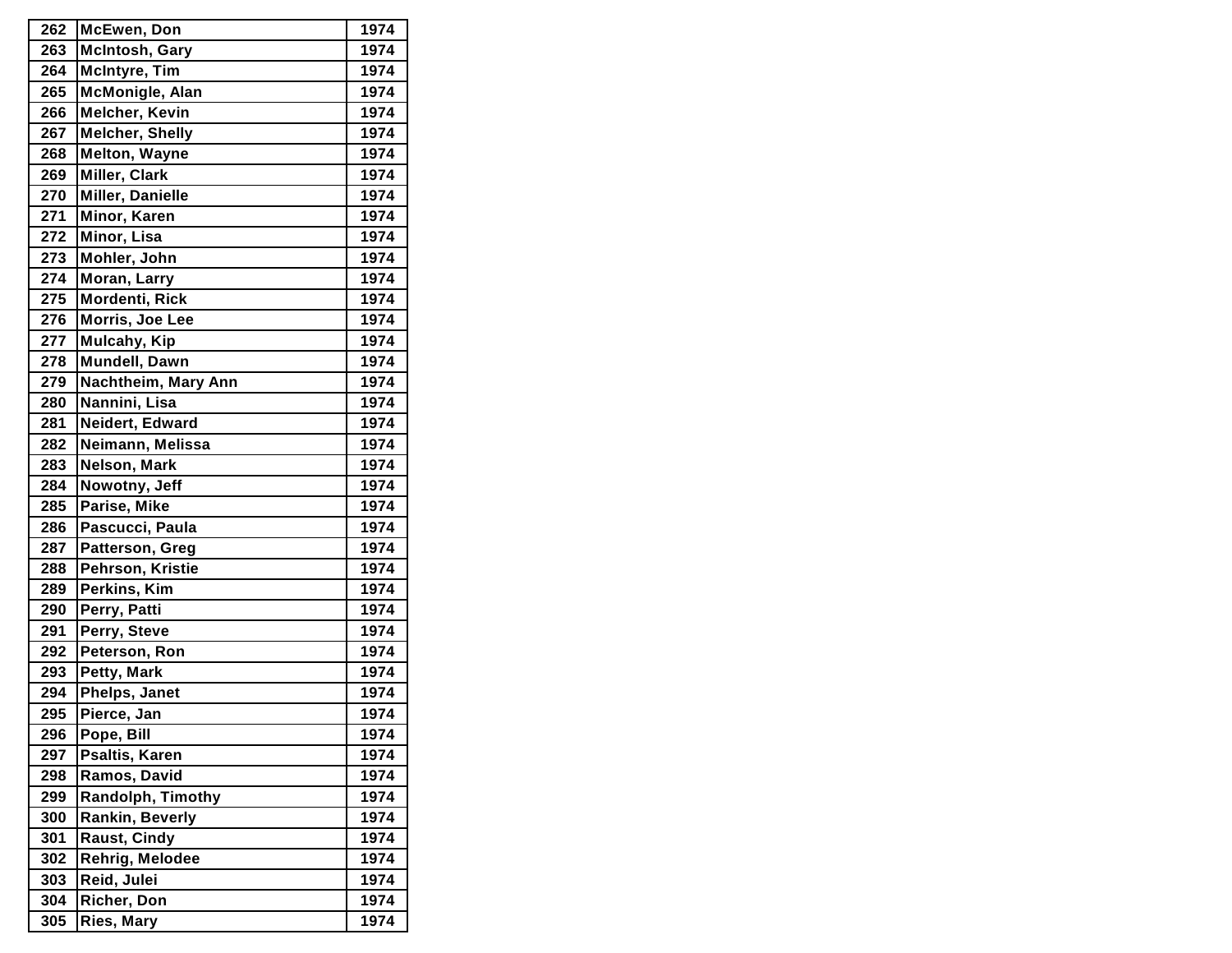| 306 | <b>Riggs, Steve</b>        | 1974 |
|-----|----------------------------|------|
| 307 | <b>Riley, Kelly</b>        | 1974 |
| 308 | Rizzo, Jeanette            | 1974 |
| 309 | Rodgers, Paula             | 1974 |
| 310 | Rose, Dana                 | 1974 |
| 311 | Rose, Mike                 | 1974 |
| 312 | Ross, Chester              | 1974 |
| 313 | Rossow, Robin              | 1974 |
| 314 | Rueckl, Carl               | 1974 |
| 315 | Saibini, Cindy             | 1974 |
| 316 | Sailnier, Rick             | 1974 |
| 317 | Salas, Gina                | 1974 |
| 318 | Sanders, Christopher       | 1974 |
| 319 | Sargent, Jim               | 1974 |
| 320 | <b>Schilling, Denise</b>   | 1974 |
| 321 | <b>Schmidt, Theresa</b>    | 1974 |
| 322 | Schockley, Janet           | 1974 |
| 323 | Schouweiler, John          | 1974 |
| 324 | Seals, Edward              | 1974 |
| 325 | Seaman, Eli                | 1974 |
| 326 | <b>Sexton, Peter</b>       | 1974 |
| 327 | Sharp, Randy               | 1974 |
| 328 | Shepley, Linda             | 1974 |
| 329 | Shields, Lowell            | 1974 |
| 330 | Short, Vernon              | 1974 |
| 331 | Shulley, Debra             | 1974 |
| 332 | Silvershield, Bill         | 1974 |
| 333 | Sisk, Debbie               | 1974 |
| 334 | Sizemore, David            | 1974 |
| 335 | Slagle, Steve              | 1974 |
| 336 | <b>Slavin, Nancy</b>       | 1974 |
| 337 | <b>Smith, Martin</b>       | 1974 |
| 338 | Smoth, Gregory             | 1974 |
| 339 | Snow, Jeff                 | 1974 |
| 340 | Snyder, Patricia           | 1974 |
| 341 | Sparks, Bill               | 1974 |
| 342 | Spatz, Lisa                | 1974 |
| 343 | Spencer, Ed                | 1974 |
| 344 | Spurgeon, Audrey           | 1974 |
| 345 | <b>St.Clair, Chris</b>     | 1974 |
| 346 | Starr, Gary                | 1974 |
| 347 | <b>Stephenson, Susanne</b> | 1974 |
| 348 | Stofleth, Vicky            | 1974 |
| 349 | Stone, Dean                | 1974 |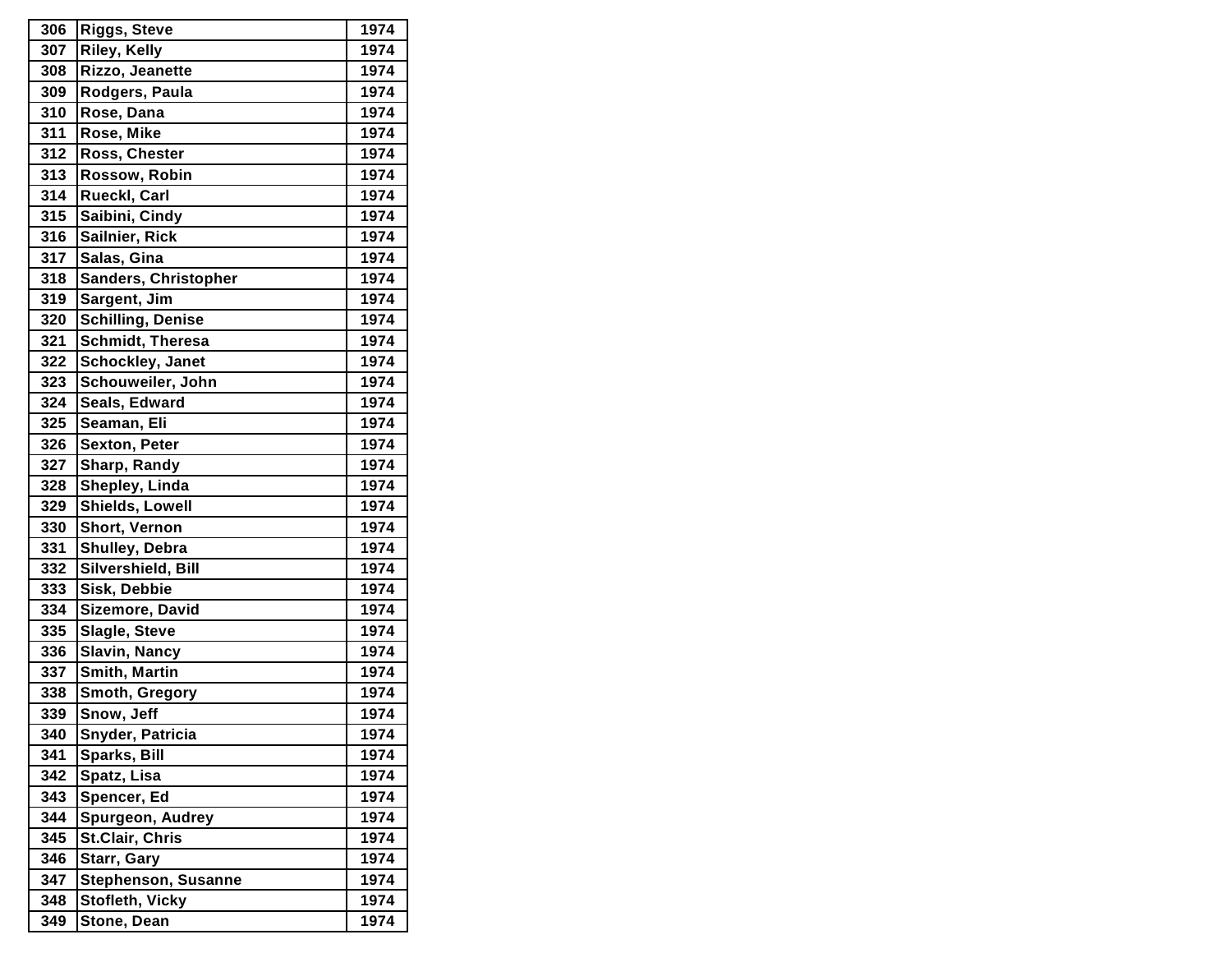| 350 | Stone, Lisa               | 1974 |
|-----|---------------------------|------|
| 351 | <b>Strite, Bob</b>        | 1974 |
| 352 | Strite, Susan             | 1974 |
| 353 | Suggett, Pattie           | 1974 |
| 354 | Sullivan, Janet           | 1974 |
| 355 | Surber, Mike              | 1974 |
| 356 | Swain, Ken                | 1974 |
| 357 | Swingle, Mark             | 1974 |
| 358 | <b>Taelour, Tom</b>       | 1974 |
| 359 | <b>Taylor, Mary</b>       | 1974 |
| 360 | <b>Telford, Dave</b>      | 1974 |
| 361 | Thomas, Laura             | 1974 |
| 362 | Thomas, Lori              | 1974 |
| 363 | <b>Thompson, Donna</b>    | 1974 |
| 364 | <b>Tibolt, Steve</b>      | 1974 |
| 365 | <b>Tippetts, John</b>     | 1974 |
| 366 | Tone, Jerry               | 1974 |
| 367 | Trachock, Margo           | 1974 |
| 368 | <b>Trauner, Mike</b>      | 1974 |
| 369 | Traynor, Jaye             | 1974 |
| 370 | Trigero, Tom              | 1974 |
| 371 | Tripoli, Joe              | 1974 |
| 372 | Troyano, Susan            | 1974 |
| 373 | Trujillo, Gilbert         | 1974 |
| 374 | <b>Turner, Michelle</b>   | 1974 |
| 375 | Valcarce, Cheryl          | 1974 |
| 376 | Vicari, Susan             | 1974 |
| 377 | Vice, Gail                | 1974 |
| 378 | <b>Walker, Kraig</b>      | 1974 |
| 379 | <b>Walker, Nanci</b>      | 1974 |
| 380 | <b>Waltz, Melody</b>      | 1974 |
| 381 | <b>Warburton, Gail</b>    | 1974 |
| 382 | Ward, Elisabeth           | 1974 |
| 383 | Ward, Sharon              | 1974 |
| 384 | Warne, Renae              | 1974 |
| 385 | Warren, Joyce             | 1974 |
| 386 | Warren, Nikki             | 1974 |
| 387 | Watke, Kim                | 1974 |
| 388 | <b>Watkins, Alexandra</b> | 1974 |
| 389 | <b>Watkins, Randy</b>     | 1974 |
| 390 | Weaver, Walter            | 1974 |
| 391 | Weems, Susan              | 1974 |
| 392 | Weitzle, Valerie          | 1974 |
| 393 | Welch, Edward             | 1974 |